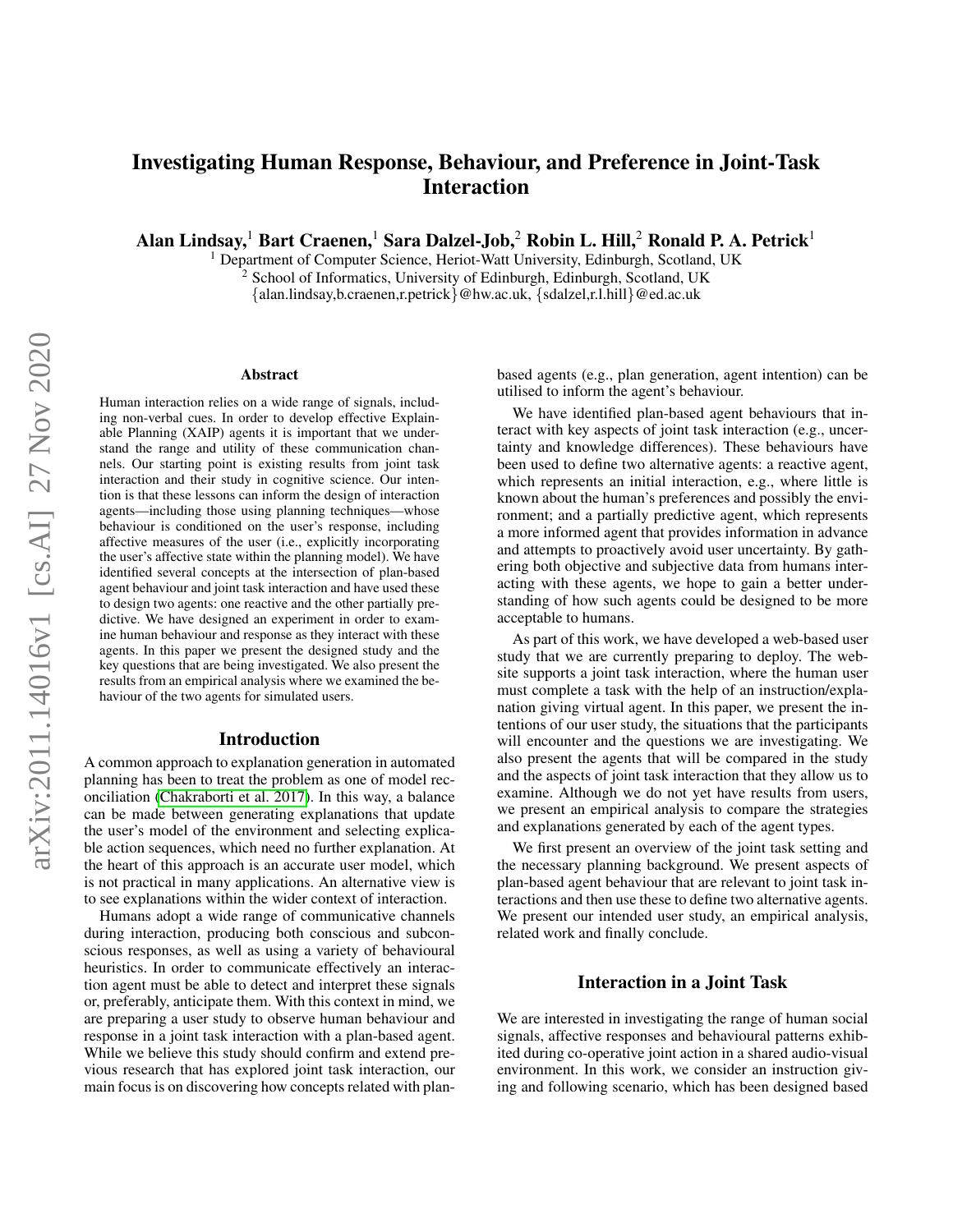

<span id="page-1-1"></span>Figure 1: An example scenario starting at the tree  $(X)$ , with 2 possible bike locations (Y or Z) indicated by a dotted line.

on the HCRC Map Task (Anderson et al.  $1991$  $1991$ )<sup>1</sup> and the GIVE Challenge [\(Byron et al. 2009\)](#page-8-2). In the Map Task, an instruction giver guides an instruction follower around a map using landmarks, while in the GIVE challenge the instructions are generated by a computer. The former task was designed to investigate human linguistic behaviour while the latter was proposed as a challenge for testing approaches to natural language generation. Our task has been designed to enable human-agent interactions to be observed in various scenarios typical of joint-action tasks, such as uncertainty as to an instruction's intent and knowledge differences between the instruction giver and an instruction follower. These scenarios are not presented to the user in isolation, but as part of a complete solution. We are therefore also able to observe how the user responds to the strategy used and how their responses vary as the task progresses. By situating the interaction within a task, the interaction is focused towards a common goal and can therefore provide more naturalistic behaviour and feedback on task-based interactions.

In this work, we underpin the agent's decisions and behaviour with a planning model that is used both to generate the agent's strategy, as well as construct situation-based instructions and explanations. Our intention is to investigate the relationships that exist between the information that the listener has been presented and their subsequent responses within specific situations. For example, how does the user respond to an ambiguous instruction and is their response different if they already have an idea of the agent's intentions (e.g., they believe they are heading north)? Understanding the human listener's needs and preferences during interaction can inform our design of virtual agents that must manage these requirements as they arise during the interaction.

#### The Bike Sharing Task

Our scenario involves a simple bike share company, which receives partial reports about the location of bikes. The virtual agent provides instructions to guide the human user around a map as they locate and collect the bikes. Figure [1](#page-1-1) presents an example map, with the user currently located at position  $X$  and the possible locations of a bike indicated by a dotted line. The map identifies a collection of landmarks, which are each illustrated with a recognisable land-

mark (e.g., a green house or blue tree). The landmarks are organised into several districts (e.g., the Northern District).

# The Interaction Agent

We assume a virtual instruction giver (agent) is used to communicate with the listener, providing instructions to assist them in the task, e.g., the agent might instruct the user to 'Go to the house' in the example in Figure [1.](#page-1-1) The agent selects instructions based on a strategy, which is updated depending on the listener's actions (e.g., if they deviate from the intended path or fail to act). The agent also provides explanations to the listener so that they can better understand the situation and the intention behind the agent's strategy. The agent's strategy is underpinned by a partially-observable planning model.

The Agent's Planning Model A partially observable planning problem, e.g., [\(Bonet and Geffner 2011\)](#page-8-3), can be defined by a tuple,  $P = \langle F, A, M, I, I^P, G \rangle$ , with fluents  $F$ , actions  $A$ , sensor model  $M$ , the actual initial state  $I$ , the positive and negative literals of the state known by the agent  $I^P \subseteq I$ , and goal G. An action is defined by its preconditions and effects. An action is applicable if its preconditions are satisfied in the agent's partial state and the application of an action causes its effects to be applied to the agent's current state. Sensing actions are triggered whenever they become applicable and their observations are applied to the agent's state. The set of potential agent (partial) states is represented by  $S<sup>P</sup>$  and can be enumerated through expansion from the agent's initial state. A solution to the problem is a state-action policy,  $\pi : S^P \mapsto A$ , such that a simple executive can use the policy to iteratively step from the initial state to a state that satisfies the goal (by looking up the current state in the policy mapping and applying the selected action). We will use  $\pi^<$ , to denote the previously executed sequence of actions and  $\pi$ <sup>></sup> to denote the agent's intended action sequence.<sup>[2](#page-1-2)</sup>

The agent's planning model captures a basic transportation style domain, supporting traversal between landmarks and a pickup bike action. The bike locations are initially unknown. The partial reports (such as 'bike 1 is in the Western District') are used to partially constrain the possible initial states. Sensing actions for a particular bike and location pair determine whether a bike is at the location and are activated when the agent is at the location.

Instruction Generation The model is used to generate the agent's strategy and their strategy is used at each step to generate the next instruction. For example, in the scenario illustrated in Figure [1,](#page-1-1) the next plan action might be (move tree green house). This action is linked to a specific speech utterance, such as 'Go to the green house.' Controlling the information presented to the user at each stage of the interaction provides a key opportunity for generating the types of scenarios that we are interested in examining (see the following section).

<span id="page-1-0"></span><sup>1</sup> <http://groups.inf.ed.ac.uk/maptask/>

<span id="page-1-2"></span><sup>&</sup>lt;sup>2</sup>Although this might be a branched plan none of the analysis in this work will extend beyond any branching points.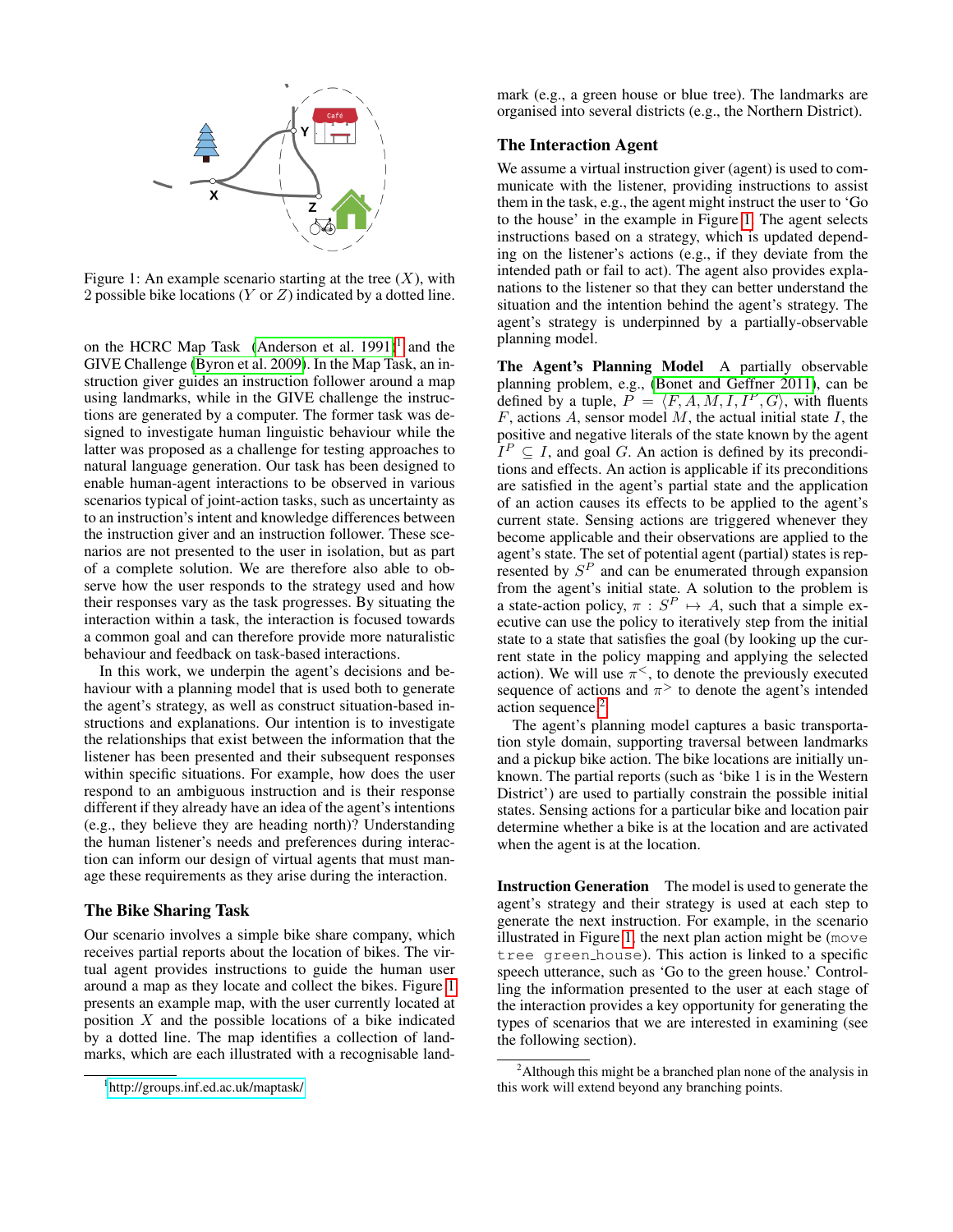

Figure 2: A scenario where  $X$  is connected to two houses.

<span id="page-2-1"></span>

|            | <b>Sys</b>   'Move to the House'                            |
|------------|-------------------------------------------------------------|
| User       | [Dithering] 'Um'                                            |
| <b>Sys</b> | 'The House with the Blue roof?'                             |
|            | <b>User</b>   'Ah, yes.' $\langle$ Moves to House $\rangle$ |

<span id="page-2-0"></span>Table 1: Example dialogue for the Bike Share task. The user is initially not sure, but on further elaboration understands and enacts the instruction.

## Plan-Based Agents within Joint Tasks

We have identified plan-based agent behaviours (e.g., generating explicable plans and plan summarisation) that interact with aspects of joint-task interaction (e.g., uncertainty and knowledge difference). The intention is to use these behaviours to parameterise the interaction agent (see Section 'The Agents') allowing us to experiment with the interaction under different conditions. In each condition we can observe human response, behaviour and preferences within various scenarios common in joint-task interaction. Through these observations we hope to gain insights that will help in the future design of human acceptable agents. In the remainder of this section, we define the plan-based agent behaviours and describe their links with joint-task interactions.

## Uncertainty in Instructions

A common aspect of interaction is unclear or ambiguous instructions, which can be caused by under-explaining or different viewpoints. Uncertainty was a focus of the original HCRC Map Task [\(Anderson et al. 1991\)](#page-8-1), which has been widely used for analysing and understanding human dialogue within a collaborative joint task context.

We are interested in understanding how the user responds to situations where they are uncertain about the intention of the instruction. Consider the example interaction presented in Table [1,](#page-2-0) in the context of position  $X$  in Figure [2.](#page-2-1) The agent instructs the listener to go to the house, but there are two possible houses. The listener is therefore hesitant. On detecting this hesitation the agent further elaborates on the instruction. These situations allow us to analyse listener responses, both in terms of verbal replies and affective measures such as frowning and rapid eye movement (e.g., between alternatives), as well as understanding better any default heuristics that humans adopt in uncertain situations.

These situations are created in our experiment as a combination of the map design, which incorporate situations



<span id="page-2-2"></span>Figure 3: The agent at A generates a plan to collect the bike at D. The solid pink line illustrates a typical plan, which includes the ambiguous instruction moving from B to D. The dotted line illustrates a plan found when the planner is aware of ambiguous instructions.

similar to the example in Figure [2,](#page-2-1) and a policy of underexplaining, similar to the dialogue presented in Table [1.](#page-2-0) In these situations the agent can then elaborate on the instruction, providing the necessary information to disambiguate.

## Explicable Plans

Explicable plans require fewer explanations as they coincide more closely with the user's expectations [\(Chakraborti et al.](#page-8-0) [2017\)](#page-8-0).

Definition 1 *Explicability is defined as an ordering relationship,*  $\lt_E$ , over plan sequences: Given a user model as a *function*  $U : \Pi \mapsto \mathbb{I}$ *, mapping plans to inexplicability scores (e.g., the number of explanations required by the user for* the plan to make sense) and two plan traces:  $\pi^0$  and  $\pi^1$  then  $\pi^0<_{E} \pi^1$  ( $\pi^0$  is less explicable than  $\pi^1$ ) if  $U(\pi^0) > U(\pi^1)$ .

The issue of generating explicable plans has been considered within a model reconciliation framework [\(Chakraborti et al.](#page-8-0) [2017\)](#page-8-0), but requires an accurate user model. We consider it more likely that understanding how users respond during an interaction will be a gradual process. Therefore, instead of requiring a complete user model, we should be able to exploit partial information (that ideally becomes more certain during the interaction). We present an approach to extend the agent's model with additional knowledge about the interaction, allowing the agent to proactively shape their strategy to make their plan more explicable.

We have focused on the uncertainty of ambiguous instructions. For example, after a period of time it may become clear that certain instructions, e.g.,  $a$  and  $b$ , are commonly mistaken (e.g., frequently the listener goes the wrong way or appears hesitant). In this work, we deliberately place the user in uncertain situations and we can therefore directly encode this in the model. For example, in the scenario illustrated in Figure [3](#page-2-2) the agent at A generates a plan to collect the bike at  $D$ . The solid pink line indicates a typical plan from  $A$  to  $B$  and then on to  $D$ . At location  $B$  an instruction such as 'Go to the house' is clearly ambiguous, potentially leading to confusion. We are interested in examining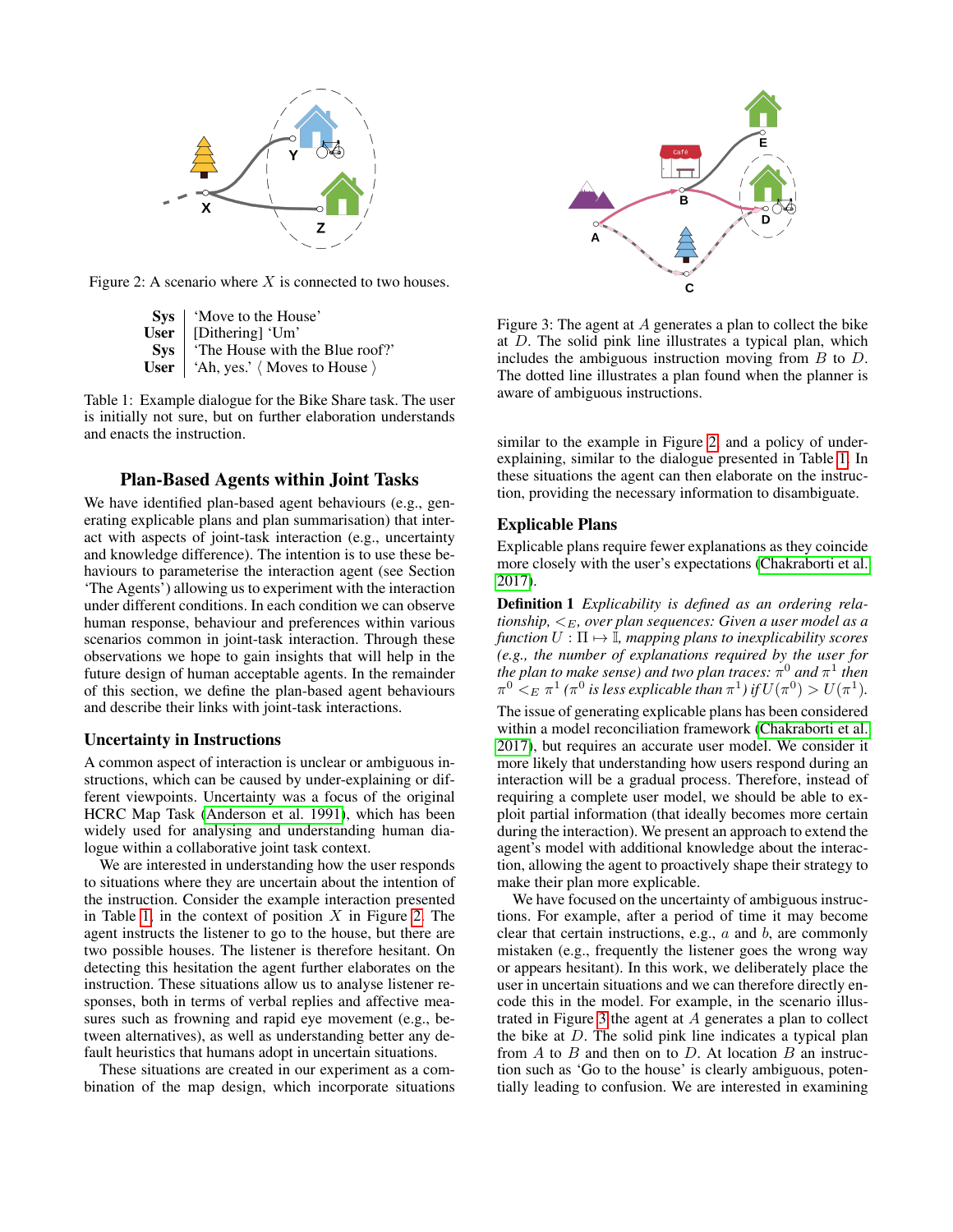

<span id="page-3-0"></span>Figure 4: An example of the agent's intentions for the next step and the motivating target.

whether the user response is different when their route has fewer ambiguous instructions (e.g., the route through  $C$ ).

In order to generate the plans we extend the agent's problem model to incorporate knowledge of the ambiguous instructions. This takes the form of a preference that actions that represent ambiguous instructions are avoided (or penalised). Of course, these are soft constraints and in many cases it might be necessary, or expedient to use these actions. To this end we modify the action cost model, manipulating it in order that instructions that are more likely to lead to confusion incur a higher cost. For each action,  $a$ , we define the new cost as:

<span id="page-3-1"></span>
$$
cost(a)' = \delta |\{b : \text{similar}(a, b)\}| + cost(a) \quad (1)
$$

For the purposes of this investigation we assume a linear relationship between the number of ambiguous options and the incurred cost, controlled by the parameter  $\delta$ . Notice we are also exploiting the fact that  $\forall (a, b) : \sin \text{ilar}(a, b) \implies$  $[\forall s \ s \models a \iff s \models b]$ . This holds because all groups of actions that can be ambiguous instructions in this domain have the same preconditions.

In the example in Figure [3,](#page-2-2) the new cost function will penalise the ambiguous instruction in the plan indicated by the solid pink line at  $B$ . The alternative plan through  $C$  is not penalised and therefore becomes more attractive.

#### Plan Summarising

Previous results indicate that human interaction partners typically prefer to be informed of the plan in advance [\(Kalpagam Ganesan et al. 2018;](#page-8-4) [Bartie et al. 2018\)](#page-8-5). As the agent's intentions are captured in its plan, providing a view of the plan to the user allows them to better understand the agent's intentions [\(Amir, Doshi-Velez, and Sarne 2019\)](#page-8-6). In this work, we use the next *target* in the plan to provide a localised view of the plan. We define *target* as any knowledge gain that reduces the uncertainty in the state (e.g., cancelling out a potential location for a bike) or any action that achieves a subgoal (where that subgoal is not subsequently removed in the plan). For example, in Figure [4](#page-3-0) an agent at the mountain might have a plan to move to the tree and then on to one of the houses. In this example, the identified target is knowledge about the Western District bike. Whereas the individual plan steps are used for selecting the instructions of the agent, the next target can provide justification, which can explain why the agent is taking an individual step. We discuss the use of plan summarising further in 'Presentation Modes.'

#### Local Inefficiency

Local inefficiency is where the part of the plan that is being executed could have been replaced by a more efficienct alternative sequence, relative to some cost function.

**Definition 2** *For a plan trace,*  $\tau = s_0, a_1, \ldots, a_n, s_n$ ,  $the$  subsequence  $a_i, \ldots, a_j$  is locally inefficient if  $\exists a'_1, \ldots, a'_m : s_j = a'_m(\ldots a'_1(\widetilde{s}_{i-1})\ldots) \wedge cost(a'_1, \ldots, a'_m) < \cdots$  $cost(a_i, \ldots, a_j)$ .

For a state,  $s_x$ , and look-back and look-ahead parameters:  $(\theta^{\lt}$ ,  $\theta^{\gt}$ ), we can perform a local bounded inefficiency analysis for the plan fragments in the interval,  $x - \theta <$  to  $x + \theta$ .

The reason for perceived local inefficiency may be a deliberate choice, lack of planning resource (i.e., this fragment is only part of a much longer plan) or through alternative human preference. Consider again the example in Figure [3](#page-2-2) and if we assume that the route through  $C$  is clearly longer. The agent's decision to choose the path through  $C$ , in order to reduce the number of confusing instructions, is not necessarily clear to the user. The agent might therefore explain its routing choice, e.g., 'I chose this route because it was easier to explain. It is only a little longer.'. We expect that as human preferences are better understood, similar analysis using a human inspired cost function will allow a deeper analysis of perceived inefficiency.

## Presentation Modes

The pathway towards generating effective explanations must balance the agent's (lack of) knowledge with human preference's for receiving and giving information. While there is evidence that humans will typically underexplain and only provide explanations when it becomes clear that there is a problem [\(Anderson et al. 1991\)](#page-8-1), it has also been shown that humans can perform better when they are informed of what is going on in advance [\(Foster et al. 2009\)](#page-8-7). Understanding how these competing aspects relate to our setting will allow us to better manage the agent's information presentation.

In the 'Plan Summarising' subsection the current instruction was explained in the context of the agent's current target. This explanation can be used as a pre- or postexplanation. As a post-explanation the explanation can be used as a reaction to the listener appearing confused or uncertain. For example, if the listener in Figure [4](#page-3-0) believed they were heading east and thinks the agent has made a mistake then indicating the agent's current intention would help. The explanation can also be used as a pre-explanation, so that the user is given the justification of the following subsequence of actions in advance. The comparison of these cases: informed of the agent's intentions or not, will be used to examine the difference in user behaviour when encountering ambiguous instructions. In [\(Foster et al. 2009\)](#page-8-7), they demonstrated that this was beneficial in a joint task that was cleanly separated into stages. In our task some targets only reflect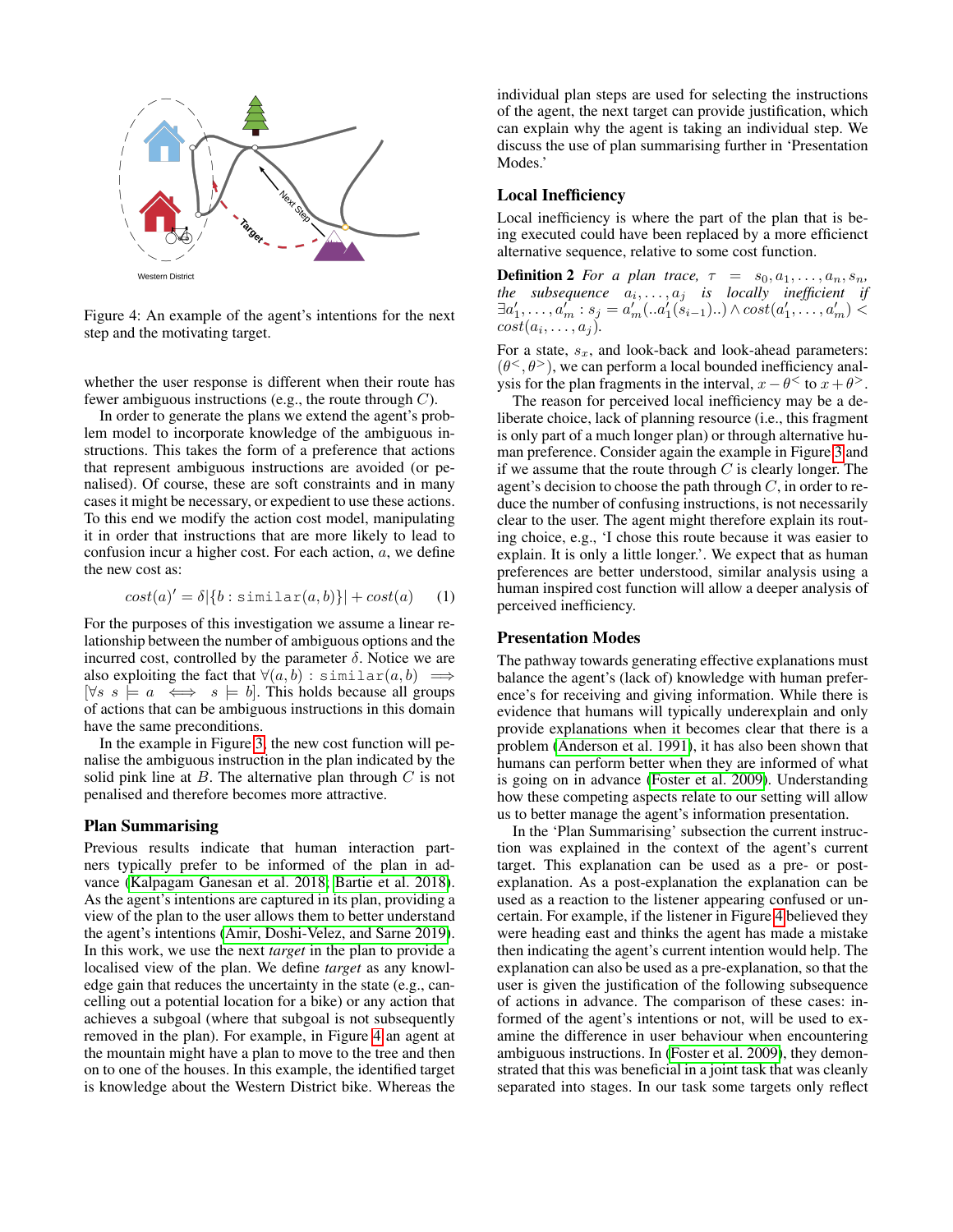**Dialogue Action 1** | e.g., 'Move to the House' User Action Timer  $\vert$  Wait: Timer 1:<br>Dialogue Action 2 e.g., 'The Blue e.g., 'The Blue one' User Action Timer | Wait: Timer 2 **Repeat** | While no user action

<span id="page-4-0"></span>Table 2: A behavioural template with space for two main dialogue actions, e.g., an initial instruction and then further elaboration or an explanation.

partial progress (e.g., discovering a bike is not at a location) meaning we can observe whether pre-explanations of this sort would still be beneficial when the tasks are interleaved.

## Initiative Switch

To simulate a situation where the user knows more than the system, we have made some bikes visible to the user from the surrounding landmarks. In these situations the agent will still be unaware of the bike's actual position. We are interested in observing the user response when their knowledge leads them to believe that the agent's instruction is not effective. We will examine whether offering an initiative switch, so that the user can exploit their knowledge, is preferred by the user and whether it leads to different behaviour.

# The Agents

To gain a deeper understanding of the relationship between a human's reaction and their knowledge it is important that we also control what and when information content is provided to the human. As a result, we have designed two alternative agents: a responsive agent (Agent 1) and a partially predictive agent (Agent 2). Both agents are defined using a shared behaviour template, which makes for an easier comparison between the conditions. Due to the online nature of the study and the associated restrictions an agent can only respond to user inaction (not dialogue or more informative signals). As such, in some cases we allow the agents to use certain information that might otherwise require dialogue to be obtained in a real environment.

## The Behaviour Template

We have defined a simple behaviour template to underpin the agents' general behaviour. A simplified template for the example in Figure [2](#page-2-1) is presented in Table [2.](#page-4-0) The agent's dialogue is defined in two main parts: an initial dialogue action (e.g., for an instruction) and a second dialogue action, which occurs after user hesitation (e.g., for elaboration or explanation). Although not shown, our template also distinguishes between landmarks that have previously been visited (to allow an alternative dialogue action, such as 'Go back to the house') and slots for transition based actions (e.g., a pickup-bike action can be linked with an acknowledgement). A key aspect of the behaviour templates in the context of the user study is a set of shared parameters (e.g., timing) that define how the templates are mapped onto behaviours.

Dialogue Action 1 | 'Move to the Cafe' User Action Timer | Wait: 2 seconds<br>Dialogue Action 2 | 'Next is the East 'Next is the Eastern bike.' User Action Timer | Wait: 5 seconds **Repeat** | While no user action

<span id="page-4-2"></span>Table 3: An example template for Agent 1. The next target is used in dialogue action 2 to justify moving to the House.

<span id="page-4-1"></span>

|  |  | <b>Agent 1 BEHAVIOUR DESCRIPTION</b> |
|--|--|--------------------------------------|
|--|--|--------------------------------------|

|     | 1: function DIALOGUEACTION $1(s, \pi^{\lt}, \pi^{\gt} = a_0, , a_n)$   |
|-----|------------------------------------------------------------------------|
| 2:  | <b>if</b> is $a(a_0, move)$ then                                       |
| 3:  | $\gamma \leftarrow$ Go to the ' + type( $a_0$ dest)                    |
| 4:  | end if                                                                 |
| 5:  |                                                                        |
|     | 6: end function                                                        |
|     | 7: function DIALOGUEACTION2 $(s, \pi^{\lt} , \pi^{\gt} = a_0, , a_n)$  |
| 8:  | <b>if</b> is a( $a_0$ , move) <b>then</b>                              |
| 9:  | if $\exists op's \models op' \land a_0dest == op'.dest$ then           |
| 10: | $\gamma \leftarrow$ Go to the ' + color(a <sub>0</sub> .dest) + ' one' |
| 11: | else                                                                   |
| 12: | <b>if</b> LBInefficiency( $\pi^<$ , $\pi^>$ ) then                     |
| 13: | $\gamma \leftarrow$ T had a long plan to make'                         |
| 14: | end if                                                                 |
| 15: | $\gamma \leftarrow \gamma +$ 'Next is the'+target( $\pi$ )+'bike'      |
| 16: | end if                                                                 |
| 17: | end if                                                                 |
| 18: |                                                                        |
|     | 19: end function                                                       |

# Agent 1: The Responsive Agent

During the early interactions between a human user and an agent it might be unclear how the agent can best manage the interaction to prevent the user from becoming uncertain or confused. This contrasts directly with the assumption typically made in model reconciliation-based explanation approaches [\(Chakraborti et al. 2017\)](#page-8-0), where both the human's model of the environment and their reasoning capabilities are accessible. We are investigating how human communication signals can be used as an indication of the user's requirements, e.g., such as a need of more information.

The first agent's behaviour is defined by the rules indicated in the behaviour description in Agent [1.](#page-4-1) These rules are used to parameterise the template, presented in Table [2.](#page-4-0) For example, Table [3](#page-4-2) instantiates the template for the agent's strategy for the example in Figure [3.](#page-2-2) Each episode starts with the instruction of where to go, or what to do. We will focus on move actions (e.g., lines 2 and 8), though other actions are mapped in a similar way. For a move action the agent uses the landmark type (e.g., house) to indicate the next landmark (line 3). In the case of user inaction then the agent uses its second dialogue action. If the instruction is ambiguous then they use this in order to elaborate on the instruction (line 10). Otherwise the agent indicates their intended target (line 15), as described above and in the case that their plan is locally inefficient then they precede the target with an acknowledgement of the inefficiency (line 13). The agent also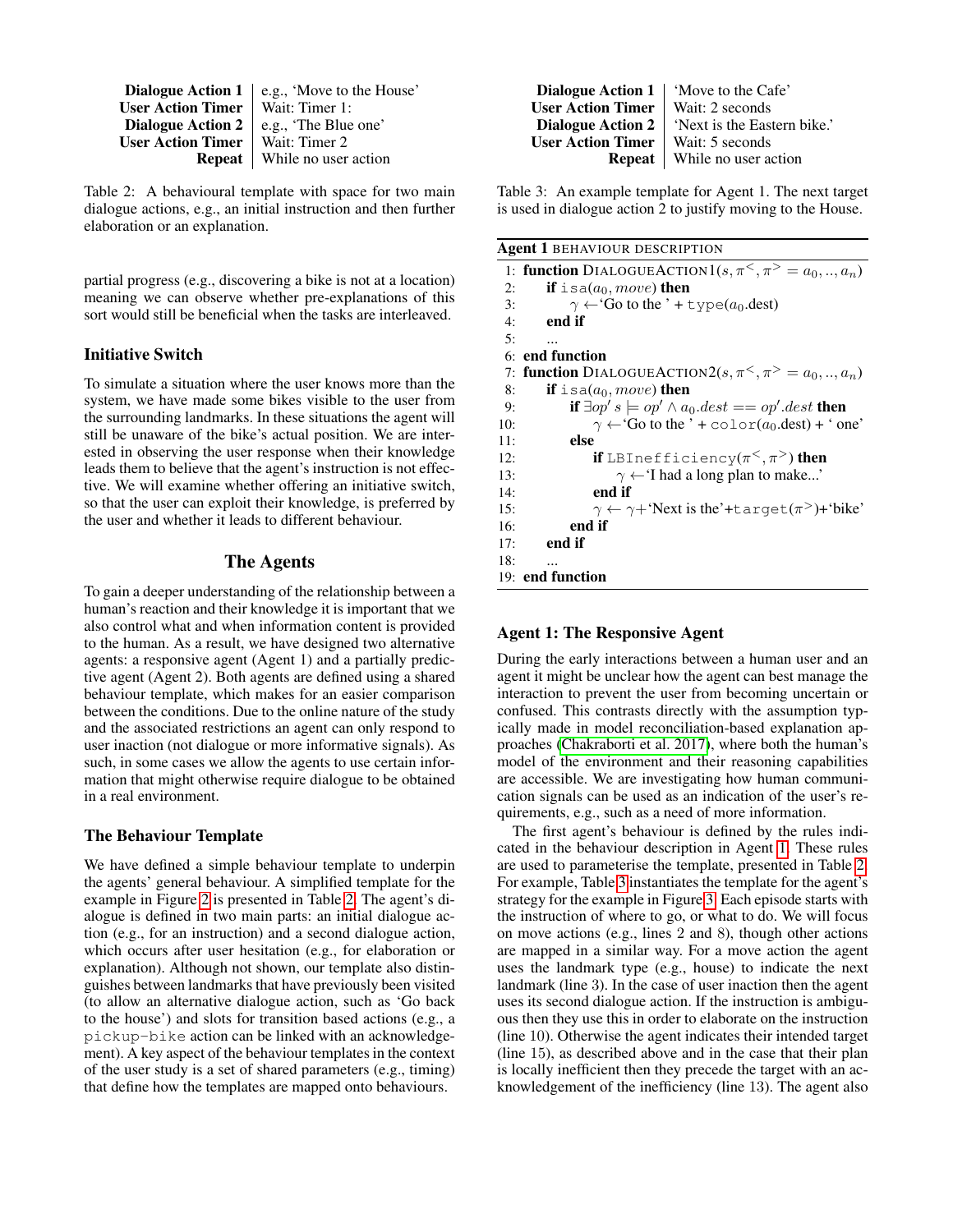|                          | <b>Dialogue Action 1</b>   'Next is the Eastern bike.' |
|--------------------------|--------------------------------------------------------|
|                          | 'Move to the Tree'                                     |
| <b>User Action Timer</b> | Wait: 2 seconds                                        |
| <b>Dialogue Action 2</b> | 'I chose this route because                            |
|                          | it was easier to explain'                              |
| <b>User Action Timer</b> | Wait: 5 seconds                                        |
| <b>Repeat</b>            | While no user action                                   |

<span id="page-5-1"></span>Table 4: An example template for Agent 2, where the agent informs the listener of the next target in dialogue action 1 and then justifies its choice of a longer route.

<span id="page-5-0"></span>

|     | <b>Agent 2 BEHAVIOUR DESCRIPTION</b>                                      |
|-----|---------------------------------------------------------------------------|
|     | 1: function DIALOGUEACTION1( $s, \pi^{\le} =  a_{-1}, \pi^{\ge} =$        |
|     | $a_0$ )                                                                   |
| 2:  | <b>if</b> is a( $a_0$ , move) <b>then</b>                                 |
| 3:  | if $\neg$ target $(a_{-1}, \pi^>) = \text{target}(\pi^>)$ then            |
| 4:  | $\gamma \leftarrow$ Next is the '+target( $\pi$ )+' bike'                 |
| 5:  | end if                                                                    |
| 6:  | $\gamma \leftarrow \gamma +$ Go to the ' + type(a <sub>0</sub> .dest)     |
| 7:  | end if                                                                    |
| 8:  | $\ddotsc$                                                                 |
| 9:  | end function                                                              |
| 10: | <b>function</b> DIALOGUEACTION2 $(s, \pi^{\lt} , \pi^{\gt} = a_0, , a_n)$ |
| 11: | if is $a(a_0, move)$ then                                                 |
| 12: | if $\exists op's \models op' \land a_0dest == op'.dest$ then              |
| 13: | $\gamma \leftarrow$ Go to the ' + color(a <sub>0</sub> .dest) + ' one'    |
| 14: | else                                                                      |
| 15: | <b>if</b> K <sub>-U-S</sub> hortcut $(s, a_0)$ then                       |
| 16: | $\gamma \leftarrow$ Can you see it? Go ahead'                             |
| 17: | <b>else if</b> LBInefficiency( $\pi^<$ , $\pi^>$ ) <b>then</b>            |
| 18: | $\gamma \leftarrow$ T chose this route because'                           |
| 19: | end if                                                                    |
| 20: | $\gamma \leftarrow \gamma +$ 'Next is the'+target( $\pi$ )+'bike'         |
| 21: | end if                                                                    |
| 22: | end if                                                                    |
| 23: |                                                                           |
|     | 24: end function                                                          |

implements default acknowledgement actions, e.g., when a bike is picked up or the user goes the wrong way.

## Agent 2: The Predictive Agent

In order to allow a deeper analysis of human response and preferences we have also developed a second, partiallypredictive, agent. This agent combines a strategy of preexplaining with an exploitation of a richer understanding of the domain in order to reduce the user's uncertainty through both avoiding (forward planning) and preparation (providing information in advance). The agent's planning model captures knowledge of ambiguous instructions in its cost model, as presented in the 'Explicable Plans' subsection. The generated plans will therefore tend to lead to sequences where the user will be more certain of the intention of the instruction.

The agent's behaviour is given in the behaviour description in Agent [2.](#page-5-0) In this case, if the agent has just changed to focus on a new target since the previous action (e.g., line 3)



<span id="page-5-2"></span>Figure 5: A screenshot of the system used in our study. The user is able to see where the districts are positioned, as well as the nearby landmarks (note: greyed out landmarks and roads would not be presented to a participant). Their view includes a virtual instruction giver (top left), which is used for interaction and their own video feed (bottom left).

then the new target is indicated to the user (line 4). This is illustrated in Table [4,](#page-5-1) which instantiates the behaviour template for the agent's strategy for the example in Figure [3.](#page-2-2) The agent (also) presents the next instruction as before. A brief (one step) initiative switch is offered (line 16) in the case where the agent is indicating a possible bike position, but there is an alternative applicable action that leads to a bike and the user can see the bike. The agent's plan is generated with the knowledge of the ambiguous instructions encoded in its cost model. However, we use the original model to measure inefficiency, as the user will not have the knowledge to consider the instruction complexity. Therefore the justification for the inefficient plan (assuming a good enough plan is obtained) is attributed to the agent's motivation to simplify the instructions (line 18), as mentioned above.

# The User Study

We are currently preparing to conduct an online user study to investigate the following questions:

- 1. Do unexpected situations/instructions lead to detectable (i.e., biometric, behavioural or linguistic) user response?
- 2. And if yes: does the reason why the situation/instruction is unexpected lead to different types of user response?
- 3. Does the user's response change as the task progresses?
- 4. Does providing the user with explanations lead to improved confidence and trust in the system?
- 5. Can simple user heuristics be used to explain aspects of the user's behaviour (nearest, least visited, intent)?

These questions are aimed at deepening our understanding of how planners can be used to better manage human interactions. We aim to investigate human responses, firstly to identify predictors so that we can provide more information to the planner during the interaction, providing the opportunity to respond to the situation reactively. More specifically we are investigating whether different situations lead to different responses, e.g., uncertainty about instruction ambigu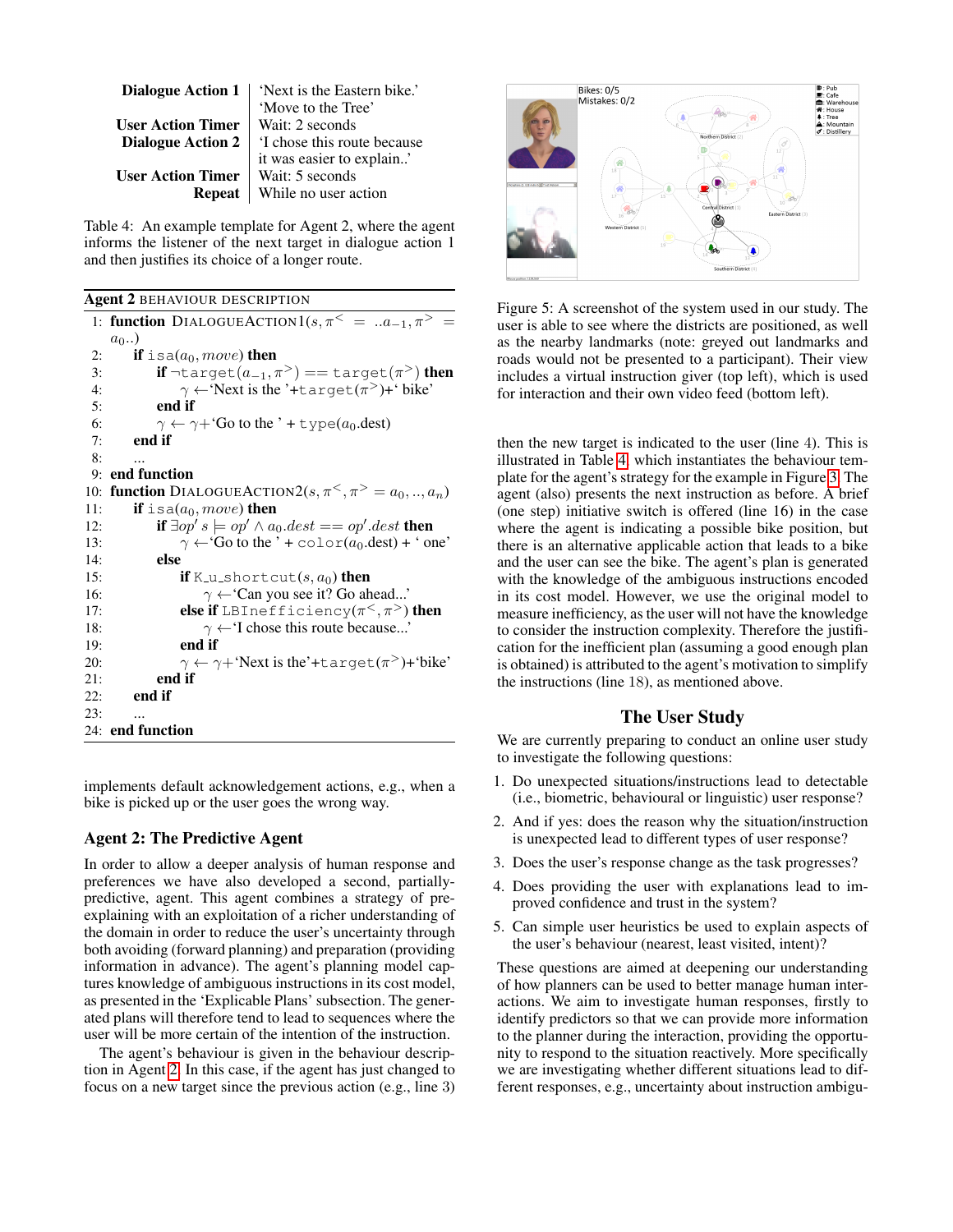ity or confusion over strategy. This finer granularity will provide more information to the planner, allowing it to make more informed choices in future interactions. We are also investigating default behaviours and preferences, which will inform on the selection of explanation strategy, e.g., using pre- or post-explanations, and potentially informing the way plans are constructed. As well as gathering objective data (as described below) we will also collect subjective data from surveys. This will allow us to better understand the user's experiences and preferences, and enable us to analyse their perception of the virtual humans. In the remainder of this section we will discuss how the interaction is controlled to ensure the intended user experience and then provide an overview of the system that we have developed to support the online study.

## Controlling the Interaction

The first three questions require that we can observe user response in a variety of situations and that the user receives the appropriate information in each situation for each condition. The agent is a key component for controlling the information that is presented to the listener and their rule-based behaviour descriptions (see 'The Agents' Section) allow their response to be conditioned on the current situation. We will use four conditions: the responsive and predictive agents described above and two baseline agents, each providing different information or a different strategy at different stages. This will allow us to observe how the user's behaviour and response is altered by the strategy being used and the information they have been provided.

The map design is also an important aspect for ensuring appropriate situations are experienced during the interaction, including ambiguity and knowledge difference. For example, we showed in Figure [2](#page-2-1) how placing similar landmarks at adjacent positions can lead to ambiguous instructions. Ambiguous instructions are important as they allow us to observe human reaction to uncertainty: how they respond and what they choose (e.g., do they pick the closest one or the one they have not already visited?). This is particularly interesting in combination with the information provided by the agent, e.g., is behaviour different when the user already knows the agent's intentions? The maps therefore have been carefully designed to ensure that execution sequences will encounter these situations.

## The Study Website

A screenshot from our system is presented in Figure [5](#page-5-2) (see [\(Lindsay et al. 2020\)](#page-8-8) for more details), with the map in the centre and the virtual human and user feed presented on the left. The virtual instruction giver provides the user with verbal instructions, such as 'Go to the house.' The user feed informs the participant of the major information/data that is being recorded (e.g., video and audio). The main portion of the screen is taken up by the interactive map on which the experiment plays out.

The back-end server-based part of the system collects and aggregates the behavioural and interaction data from the participant for later offline study and analysis. The recorded data includes video (for facial expression analysis), audio

and mouse movement data, as well as in task events, such as recording the user's choices and their execution trace through the task. All data collected is time-stamped, and aggregated for an individual user, allowing a full analysis of their interaction with the system.

## Empirical Analysis

As part of our preparations for conducting the online user study we have tested our approach in order to examine the behaviours of the reactive and predictive agents. In this section, we present empirical results generated as part of this testing. Our approach to partially-observable planning uses K-Replanner [\(Bonet and Geffner 2011\)](#page-8-3), which supports efficient plan generation for partially-observable problems via replanning. K-Replanner exploits a compilation of the problem to classical planning and we have analysed using alternative planners/configurations to understand the expected behaviour of the resulting agent and the policies generated.

In our user study, each participant will be presented with four conditions. As such, we constructed four maps each with around twenty landmarks and five bikes (similar to the graph in Figure [5\)](#page-5-2). The goal of each problem was to find and collect the bikes and return to the base. The planners/configurations we used with a responsive strategy (Agent 1, above) were:

- R-FF The FF planning system [\(Hoffmann and Nebel 2001\)](#page-8-9).
- R-Lama The LAMA-11 configuration of Fast Downwards [\(Richter and Westphal 2010\)](#page-9-0) with a 3 second timeout (the average was 1.5 seconds).

The planners/configurations we used with a predictive strategy (Agent 2, above) were:

**Predictive** ( $\delta = \{1, 2, 3\}$ ) Planning model with knowledge of ambiguous instructions.  $\delta$  controls balance between avoiding ambiguous questions and plan length (see Equation [1\)](#page-3-1). LAMA-11 is used with a 5 second time-out.

Each configuration was used within K-Replanner and the resulting plans were converted into state action policies. Each policy allows a bounded amount of exploration, including up to two errors as well as selected additional alternatives, e.g., where the given instruction is ambiguous. In this way we have allowed some user flexibility, while still generating reasonable sized policies for the online study. It should be noted that the comparison of quality between these planners is not intended to be *fair* in a traditional sense, e.g., FF returns its first plan, whereas Lama and Predict are being used as anytime planners. However, the intention is to use a variety of generation approaches to provide a wider context for understanding how these planner configurations would lead to alternative behaviours.

## Generation of Explanations

In order to compare both the strategies captured by the policies and the explanation generation we used each policy to generate execution samples. A parameter,  $\gamma$ , was used to control the probability that the simulated user would follow each instruction. In this experiment this parameter was fixed at  $\gamma = 0.95$  in all runs. Table [5](#page-7-0) presents the executions: the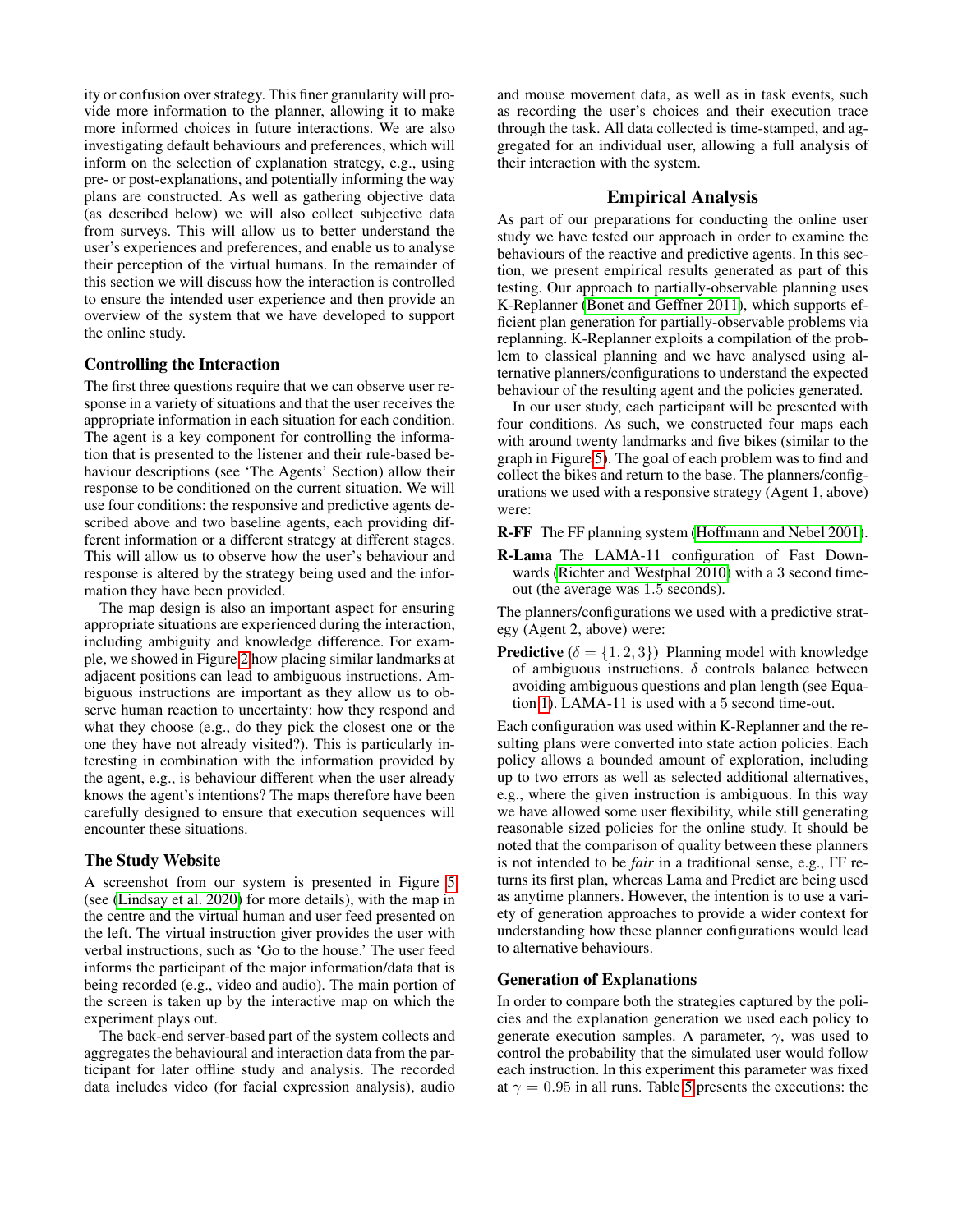|                     | Reactive     |              | Predictive                |                           |              |
|---------------------|--------------|--------------|---------------------------|---------------------------|--------------|
| Explanation\Planner | $R$ - $FF$   | R-Lama       | $\delta = 1$              | $\delta = 2$              | $\delta = 3$ |
| $\pi$               | 35.82(2.10)  | 28.40 (1.88) | 27.36(1.63)               | $\overline{27.78}$ (1.78) | 28.72 (1.77) |
| $\left sim\right $  | 16.83(1.51)  | 12.54(1.22)  | 9.92(1.08)                | 9.54(0.92)                | 9.60(0.94)   |
| Move                | 30.60 (1.99) | 23.18 (1.74) | $\overline{22.13}$ (1.49) | $\overline{22.57}$ (1.66) | 23.48 (1.68) |
| Pickup              | 5.22(0.43)   | 5.22(0.46)   | 5.23(0.46)                | 5.21(0.44)                | 5.24(0.46)   |
| Elaborate           | 14.82(1.38)  | 11.47(1.20)  | 8.90(1.02)                | 8.52(0.87)                | 8.56(0.89)   |
| PreTarget(K)        | 0.00(0.00)   | 0.00(0.00)   | 5.46(0.92)                | 6.43(0.92)                | 8.05(0.57)   |
| Target(K)           | 13.66 (1.49) | 10.62(0.98)  | 12.17 (1.29)              | 12.92(1.13)               | 13.77 (1.19) |
| Target(Pos)         | 2.12(0.35)   | 1.09(0.38)   | 1.06(0.24)                | 1.13(0.45)                | 1.15(0.50)   |
| Inefficient         | 1.11(0.50)   | 0.00(0.00)   | 0.03(0.18)                | 1.04(0.50)                | 1.05(0.51)   |
| Initiative          | 0.00(0.00)   | 0.00(0.00)   | 0.97(0.32)                | 1.03(0.21)                | 1.04(0.22)   |

<span id="page-7-0"></span>Table 5: 1000 executions were simulated with  $\gamma = 0.95$  for Map 1 and policies generated using alternative classical planning approaches. The means (and standard deviations) of the sequence length, number of alternatives compatible with the instruction  $(|similars|)$  and number of instructions and explanations encountered were recorded.

|      | $Map\backslash$ Planner | R-Lama       | Predictive ( $\delta = 1$ ) |
|------|-------------------------|--------------|-----------------------------|
| Map1 | $\pi$                   | 28.40 (1.88) | 27.36(1.63)                 |
|      | $\left similars\right $ | 12.54 (1.22) | 9.92(1.08)                  |
| Map2 | $ \pi$                  | 25.60(1.75)  | 22.69 (1.82)                |
|      | similars                | 11.86 (1.19) | 8.89 (1.04)                 |
| Map3 | $\pi$                   | 24.55(1.80)  | 28.74(1.91)                 |
|      | similars                | 15.01 (1.70) | 10.78(1.46)                 |
| Map4 | $\pi$                   | 32.78 (1.68) | 37.04(2.61)                 |
|      | $\left similars\right $ | 13.75 (1.29) | 10.38(1.16)                 |

<span id="page-7-1"></span>Table 6: Sampled means (and standard deviations) of the execution length and number of similar alternatives for 1000 policy samples, for the 4 maps and  $\gamma = 0.95$ .

execution details, the encountered instructions and the generated explanations, for Map 1. The results show the average execution length ( $|\pi|$ ) and the average number of alternatives that were compatible with an instruction ( $|similars|$ ). 'Elaborate' counts the number of move instructions that were ambiguous, 'Inefficient' counts cases of detected local inefficiency and 'initiative' counts the number of offers to take the initiative. The explanation counts cover both dialogue actions (see Table [2\)](#page-4-0). For example, in Agent [1](#page-4-1) the targets: bike target ('Target $(K)$ ') and destination target ('Target(Pos)'), are presented as part of the responsive explanation strategy and only occur in dialogue action 2. Whereas Agent [2](#page-5-0) also uses the targets (e.g., 'PreTarget') in dialogue action 1, to prepare the user.

The plan lengths indicate that executions using R-FF were longer and typically involved some local inefficiency. It is unsurprising that as the execution length increases, so do other features, such as number of ambiguous instructions. The execution traces generated by R-Lama were shorter with no identified local inefficiency.

The predictive plan lengths and number of ambiguous instructions are similar to each other. However, it is clear that the configurations are generating alternative plans. The increase in 'Target(Pos)' suggests that more switches are being made between subtasks. The executions for  $\delta > 1$  are both likely to have local inefficiency, unlike  $\delta = 1$ . Notice in the case of the predictive agents, local *inefficiency* is more likely to be due to avoiding ambiguous instructions.

#### Avoiding Uncertain Actions

Table [6](#page-7-1) presents the results for plan length and alternatives for the reactive and predictive agents that we will use in the user study on each of the 4 maps. It shows that the predictive agent is able to generate plans with fewer ambiguous instructions in each of the maps. The maps were designed with the aim of putting the participant into ambiguous situations and so it is expected that the predictive agent will still encounter ambiguous instructions.

## Related Work

The increasing adoption of AI Planning in real world applications has led to a growing focus around Explainable Planning (XAIP) [\(Fox, Long, and Magazzeni 2017\)](#page-8-10). Previous work has examined the impact of robot strategy in humanrobot interactions: In [\(Zhang et al. 2015\)](#page-9-1) they demonstrate that a proactive robot strategy can lead to better team performance, but increase cognitive load; [\(Dragan et al. 2015\)](#page-8-11) examine the related issues of predictability and legibility.

In [\(Miller 2019\)](#page-8-12) it is argued that explainable AI (of which XAIP forms a part) should be based on the findings of previous work in the social sciences, such as cognitive science. Last year we outlined our intentions to bring together experimental research in cognitive science, involving cooperative joint action, with the practical construction of automated planning tools to apply to the task of explanation generation [\(Petrick, Dalzel-Job, and Hill 2019\)](#page-8-13). In [\(Dalzel-Job,](#page-8-14) [Hill, and Petrick 2020\)](#page-8-14) we investigated measures of confidence in the context of an instruction-giving task, where biometric and behavioural measures (eye movements, galvanic skin response, facial expression, and task performance) were recorded. These were analysed in conjunction with subjective, self-report measures of confidence combined with additional perceptions of the virtual human during the interactions. The study in this paper aims to clarify and extend these results in the context of plan-based agent interaction (albeit with a reduced scope of user inputs, due to the online nature of the study).

As mentioned above, the task used in this work was inspired by the HCRC Map Task [\(Anderson et al. 1991\)](#page-8-1) and the GIVE Challenge [\(Byron et al. 2009\)](#page-8-2). In [\(Koller and Pet](#page-8-15)[rick 2011\)](#page-8-15), the GIVE Challenge task was used to evaluate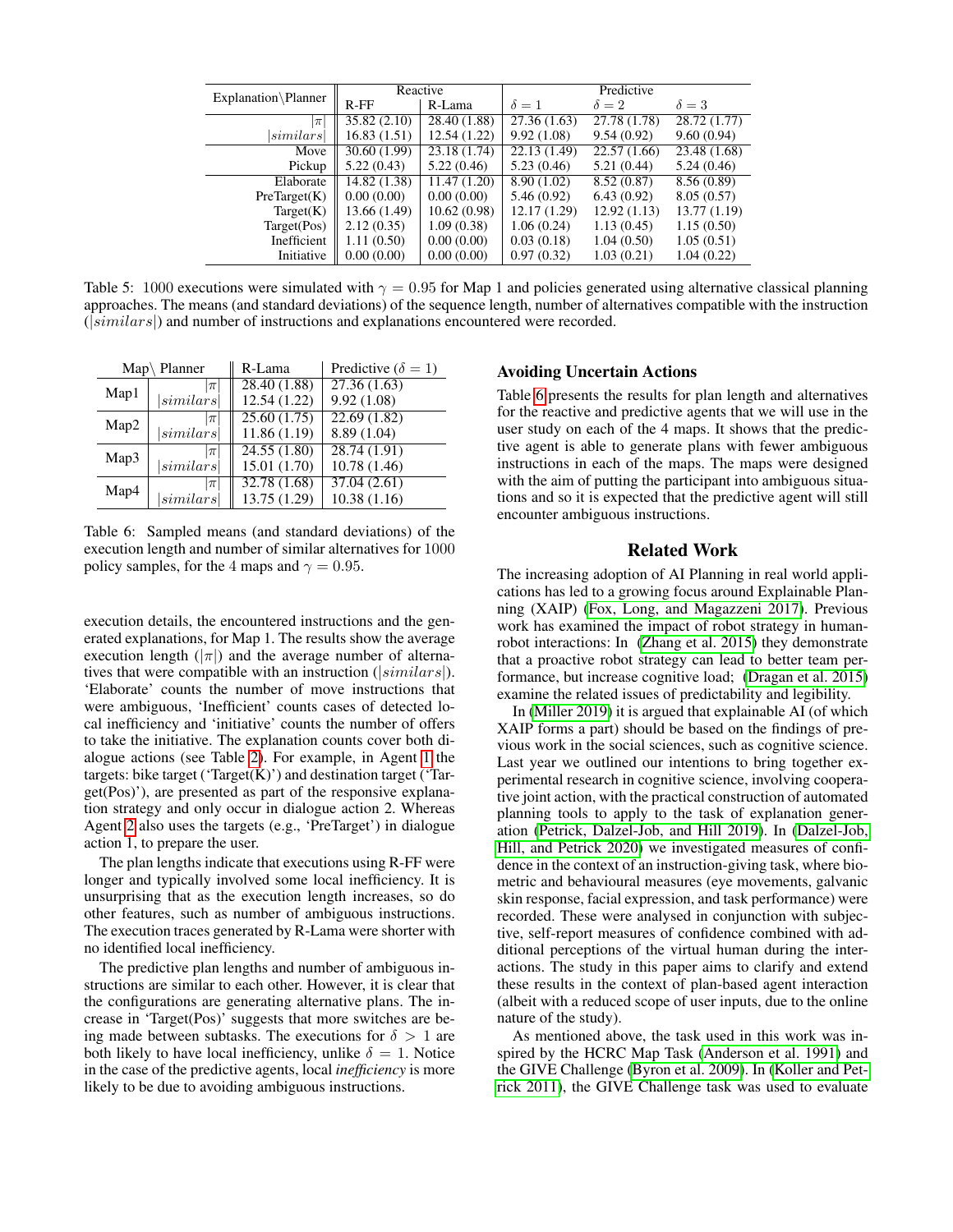whether classical planning was an effective approach to natural language generation. Their work focused on instruction giving and did not consider explanations or managing an interaction. In [\(Petrick and Foster 2013\)](#page-8-16), they presented a robot bartender that could successfully balance multiple simultaneous customers, using the knowledge-level PKS planner [\(Petrick and Bacchus 2002\)](#page-8-17) to construct branched (contingent) plans conditioned on the customer's social states. Our current work intends to inform future work in these sorts of systems by gaining an understanding of a broader range of human communication signals and how they can be utilised to inform action selection.

## Conclusion and Future Work

We intend to conduct a web-based user study to investigate human response during interaction with a plan-based agent. We have designed a simple bike sharing task that supports our investigation of several important aspects of joint task interaction, including knowledge difference and uncertainty. Our study will compare two alternative agents: a reactive agent, representing an initial interaction, and a more predictive one, representing an agent that has knowledge of previous interactions. These agents together with careful map design ensure that the participants will be given the appropriate information and experience the situations intended during their interactions. We presented an empirical analysis, which examines aggregated execution traces for different planning configurations for each of the conditions that will be used in the study. This includes results showing that the predictive agent generates plans with fewer uncertain situations than the reactive agent. After the intended user study has been conducted and the data analysed, we hope to conduct a labbased study to gather additional biometric data (e.g., GSR and eye movements), which is not practical during online data collection. Our aim is to enhance our plan-based agent's world model using our improved understanding of human behaviour, in order to enable the agent to respond reactively to user signals, and harness the representational benefits of approaches like epistemic planning [\(Bolander 2017;](#page-8-18) [Petrick and Bacchus 2002\)](#page-8-17) in partially-observable domains.

## Acknowledgements

This work is funded by the UK's EPSRC Human-Like Computing programme under grant number EP/R031045/1.

#### References

- <span id="page-8-6"></span>[Amir, Doshi-Velez, and Sarne 2019] Amir, O.; Doshi-Velez, F.; and Sarne, D. 2019. Summarizing agent strategies. *Autonomous Agents and Multi-Agent Systems*.
- <span id="page-8-1"></span>[Anderson et al. 1991] Anderson, A. H.; Bader, M.; Bard, E. G.; Boyle, E.; Doherty, G.; Garrod, S.; Isard, S.; Kowtko, J.; McAllister, J.; Miller, J.; et al. 1991. The HCRC map task corpus. *Language and speech* 34(4):351–366.
- <span id="page-8-5"></span>[Bartie et al. 2018] Bartie, P.; Mackaness, W.; Lemon, O.; Dalmas, T.; Janarthanam, S.; Hill, R. L.; Dickinson, A.; and Liu, X. 2018. A dialogue based mobile virtual assistant for tourists: The SpaceBook Project. *Computers, Environment and Urban Systems* 67:110–123.
- <span id="page-8-18"></span>[Bolander 2017] Bolander, T. 2017. A Gentle Introduction to Epistemic Planning: The DEL Approach. In *Proceedings of the 9th Workshop on Methods for Modalities*, 1–22.
- <span id="page-8-3"></span>[Bonet and Geffner 2011] Bonet, B., and Geffner, H. 2011. Planning under partial observability by classical replanning: Theory and experiments. In *Proceedings of the International Joint Conference on Artificial Intelligence*.
- <span id="page-8-2"></span>[Byron et al. 2009] Byron, D.; Koller, A.; Striegnitz, K.; Cassell, J.; Dale, R.; Moore, J. D.; and Oberlander, J. 2009. Report on the first NLG challenge on generating instructions in virtual environments (GIVE). In *Proceedings of the 12th European Workshop on Natural Language Generation*.
- <span id="page-8-0"></span>[Chakraborti et al. 2017] Chakraborti, T.; Sreedharan, S.; Zhang, Y.; and Kambhampati, S. 2017. Plan explanations as model reconciliation: moving beyond explanation as soliloquy. In *Proceedings of the 26th International Joint Conference on Artificial Intelligence*, 156–163.
- <span id="page-8-14"></span>[Dalzel-Job, Hill, and Petrick 2020] Dalzel-Job, S.; Hill, R. L.; and Petrick, R. P. A. 2020. Start making sense: Predicting confidence in virtual human interactions using biometric signals. In *Proceedings of Measuring Behavior*.
- <span id="page-8-11"></span>[Dragan et al. 2015] Dragan, A. D.; Bauman, S.; Forlizzi, J.; and Srinivasa, S. S. 2015. Effects of robot motion on human-robot collaboration. In *Proceedings of the Tenth Annual ACM/IEEE International Conference on Human-Robot Interaction*, HRI '15, 51–58.
- <span id="page-8-7"></span>[Foster et al. 2009] Foster, M. E.; Giuliani, M.; Isard, A.; Matheson, C.; Oberlander, J.; and Knoll, A. 2009. Evaluating description and reference strategies in a cooperative human-robot dialogue system. In *Proceedings of the International Joint Conference on Artificial Intelligence*.
- <span id="page-8-10"></span>[Fox, Long, and Magazzeni 2017] Fox, M.; Long, D.; and Magazzeni, D. 2017. Explainable planning. *arXiv preprint arXiv:1709.10256*.
- <span id="page-8-9"></span>[Hoffmann and Nebel 2001] Hoffmann, J., and Nebel, B. 2001. The FF planning system: Fast plan generation through heuristic search. *Journal of Artificial Intelligence Research* 14:253–302.
- <span id="page-8-4"></span>[Kalpagam Ganesan et al. 2018] Kalpagam Ganesan, R.; Rathore, Y. K.; Ross, H. M.; and Ben Amor, H. 2018. Better teaming through visual cues: How projecting imagery in a workspace can improve human-robot collaboration. *IEEE Robotics Automation Magazine* 25(2):59–71.
- <span id="page-8-15"></span>[Koller and Petrick 2011] Koller, A., and Petrick, R. P. A. 2011. Experiences with planning for natural language generation. *Computational Intelligence* 27(1):23–40.
- <span id="page-8-8"></span>[Lindsay et al. 2020] Lindsay, A.; Craenen, B.; Dalzel-Job, S.; Hill, R. L.; and Petrick, R. P. A. 2020. Supporting an online investigation of user interaction with an XAIP agent. In *ICAPS 2020 Workshop on Knowledge Engineering for Planning and Scheduling (KEPS)*.
- <span id="page-8-12"></span>[Miller 2019] Miller, T. 2019. Explanation in artificial intelligence: Insights from the social sciences. *Artificial Intelligence* 267:1–38.
- <span id="page-8-17"></span>[Petrick and Bacchus 2002] Petrick, R. P. A., and Bacchus, F. 2002. A knowledge-based approach to planning with incomplete information and sensing. In *Proceedings of the International Conference on AI Planning and Scheduling*, 212–222.
- <span id="page-8-16"></span>[Petrick and Foster 2013] Petrick, R. P. A., and Foster, M. E. 2013. Planning for social interaction in a robot bartender domain. In *Proceedings of the International Conference on Automated Planning and Scheduling*.
- <span id="page-8-13"></span>[Petrick, Dalzel-Job, and Hill 2019] Petrick, R. P. A.; Dalzel-Job, S.; and Hill, R. L. 2019. Combining cognitive and affective mea-